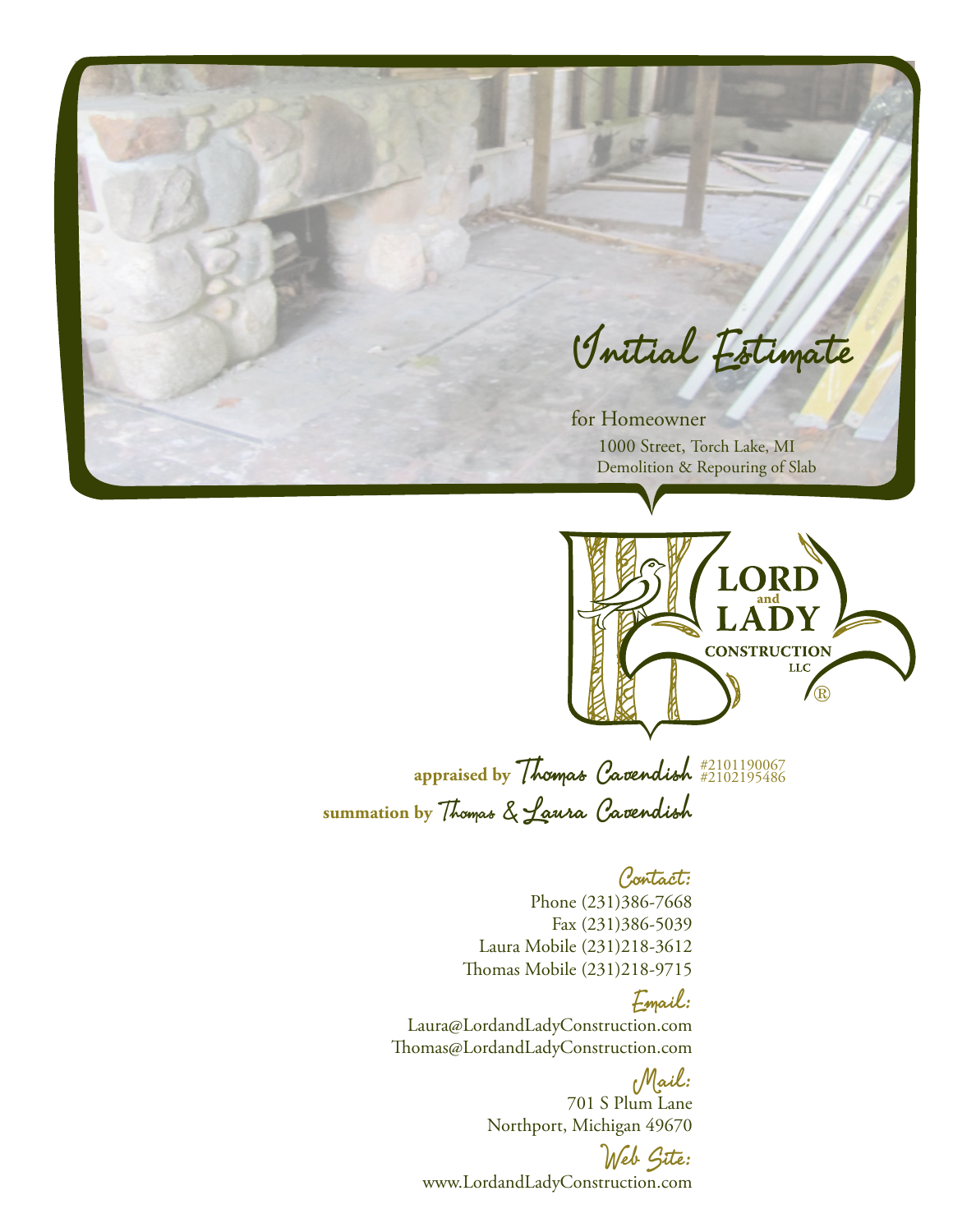

(231)218-3612 Laura Mobile (231)218-9715 Thomas Mobile (231)386-7668 Fax and Landline

 $\cdot$ stimate  $_{\text{page 2}}$ 

| Client Homeowner             | June 9th, 2010               | 'Date           |
|------------------------------|------------------------------|-----------------|
| Project Demo and Repour Slab | Thomas Cavendish             | Appraised By    |
| Contact (517) 555-5555       | 9 days                       | Timeframe       |
|                              | June 17th, 2010 <sup>2</sup> | Available Start |

www.LordandLadyConstruction.com

# Scope of Work

The scope of this project is to demo out 445 sq ft of concrete floor slab in the renovated building. The estimate is broken down into two separate estimates: first, for the demolition of the concrete slab and second, for the re-poring of the concrete slab.

The project will first require the careful demolition of the floor slab (*to avoid damage to the existing stonework walls*); with excavation down at least six inches. This will then allow the broken rubble to be placed back in as a sub-base for the new slab going in. Reusing the rubble removed will serve more purpose and therefore save money (*rather than removing it in multiple dumpsters, then bringing in new base materials*). This sub-base will give the new slab solid ground to pour the new concrete onto.

The second part of the project is to repour the slab. This will begin by putting two coats of the foundation coating on the interior perimeter wall for damp-proofing inside of the building that is at ground level. There will then be a sand blinding that goes over the broken concrete to level it out and to provide a good base for the next layer (*styrofoam*) to be laid upon. The perimeter will also have styrofoam for expansion, then the vapor barrier can be installed with the re-mesh reinforcement installed on cradles to be in the middle of the floor slab. The concrete can then be poured and screeded, floated and troweled to a smooth finish. The exterior slab will have a rougher texture.

The time period between completing part one and part two of this project is not important to the stability or soundness of the whole project and therefore can be determined by the client.

*floor area to be re-poured is approx 445 sq ft*

THOM AS@lordandladyconstruction.com L A U R A @ lordandladyconstruction.com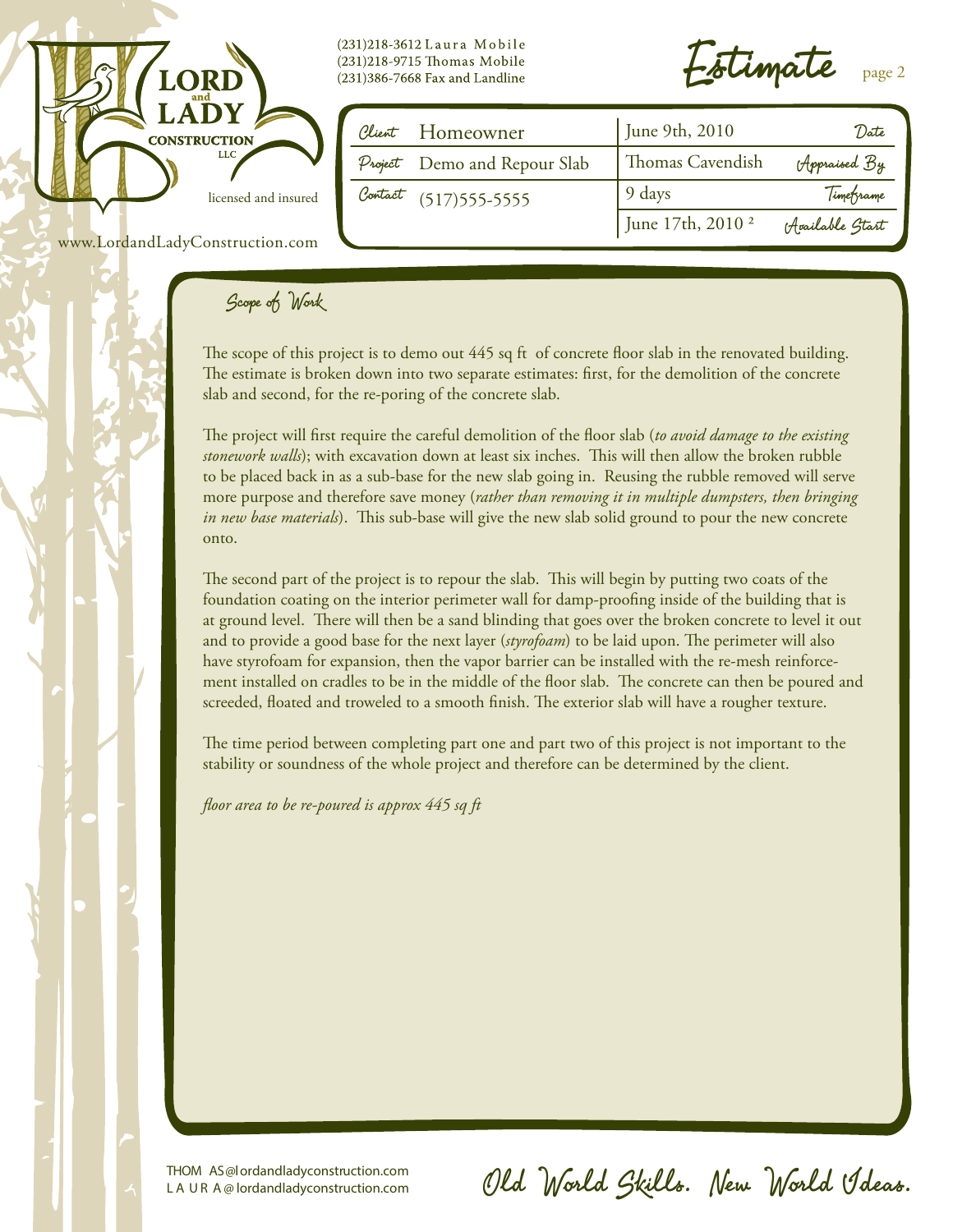

www.LordandLadyConstruction.com

(231)218-3612 Laura Mobile (231)218-9715 Thomas Mobile  $(231)386 - 7668$  Fax and Landline

Estimate page 3

| Client Homeowner             | June 9th, 2010               | Date            |
|------------------------------|------------------------------|-----------------|
| Project Demo and Repour Slab | Thomas Cavendish             | Appraised By    |
| Contact (517) 555-5555       | 9 days                       | Timetrame       |
|                              | June 17th, 2010 <sup>2</sup> | Available Start |

| Equipment | Material <sup>5</sup> | Labor | <b>Total</b> |
|-----------|-----------------------|-------|--------------|
|           |                       |       |              |
| 0.00      | 0.00                  | 0.00  | 0.00         |
| 0.00      | 0.00                  | 0.00  | 0.00         |
|           |                       |       |              |
|           |                       |       |              |
| 0.00      | 0.00                  | 0.00  | 0.00         |
|           |                       |       |              |

#### Grand Total <sup>3,4,</sup>

**5 \$0.00** 

*Approximately 40 Manhours*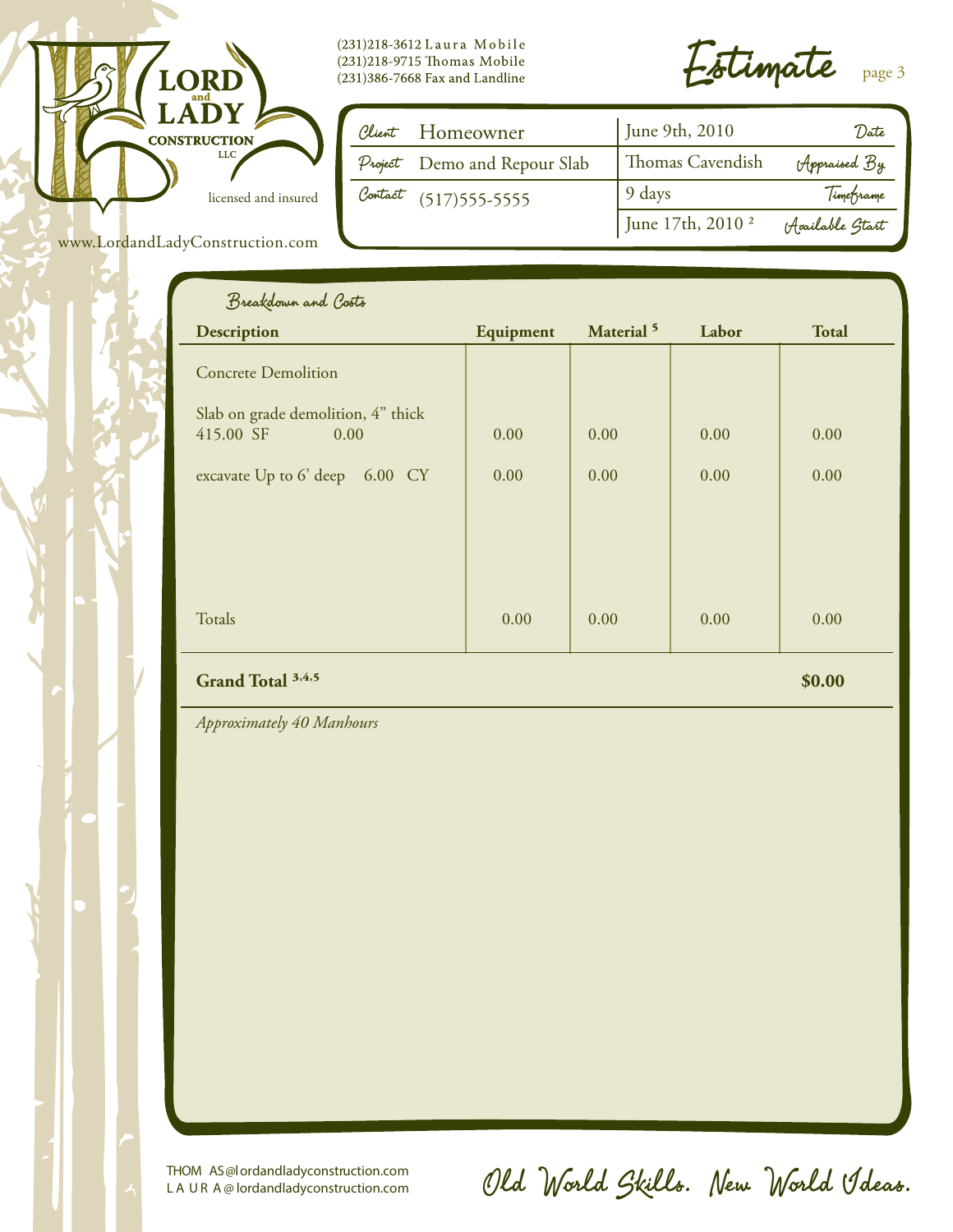

(231)218-3612 Laura Mobile (231)218-9715 Thomas Mobile  $(231)386 - 7668$  Fax and Landline

Estimate page 4

| Client Homeowner             | June 9th, 2010               | "Date            |
|------------------------------|------------------------------|------------------|
| Project Demo and Repour Slab | Thomas Cavendish             | Appraised By     |
| Contact (517) 555-5555       | 9 days                       | Timeframe        |
|                              | June 17th, 2010 <sup>2</sup> | (Available Start |

|  |  | www.LordandLadyConstruction.com |  |
|--|--|---------------------------------|--|
|  |  |                                 |  |

| $\blacktriangleleft$<br>Breakdown and Costs  |           |                       |       |              |
|----------------------------------------------|-----------|-----------------------|-------|--------------|
| <b>Description</b>                           | Equipment | Material <sup>5</sup> | Labor | <b>Total</b> |
| Concrete Slab Pour and lintel install        |           |                       |       |              |
| Asphalt-fiber foundation coating             | 0.00      | 0.00                  | 0.00  | 0.00         |
| Extruded polystyrene insulation<br>445.00 SF | 0.00      | 0.00                  | 0.00  | 0.00         |
| Slab 4" thick 445.00 SF                      | 0.00      | 0.00                  | 0.00  | 0.00         |
| Angle iron lintel $4" \times 4" \times 1/4"$ |           |                       |       |              |
| 5.00 LF                                      | 0.00      | 0.00                  | 0.00  | 0.00         |
| 6% tax on Materials                          |           |                       |       | 0.00         |
| Totals                                       | 0.00      | 0.00                  | 0.00  | 0.00         |

**10.00% Contingency: 0.00**

Grand Total <sup>3,4,</sup>

 $\frac{1}{2}$  **\$0.00 \$0.00** 

*Approximately 44 Manhours*

THOM AS@lordandladyconstruction.com L A U R A @ lordandladyconstruction.com